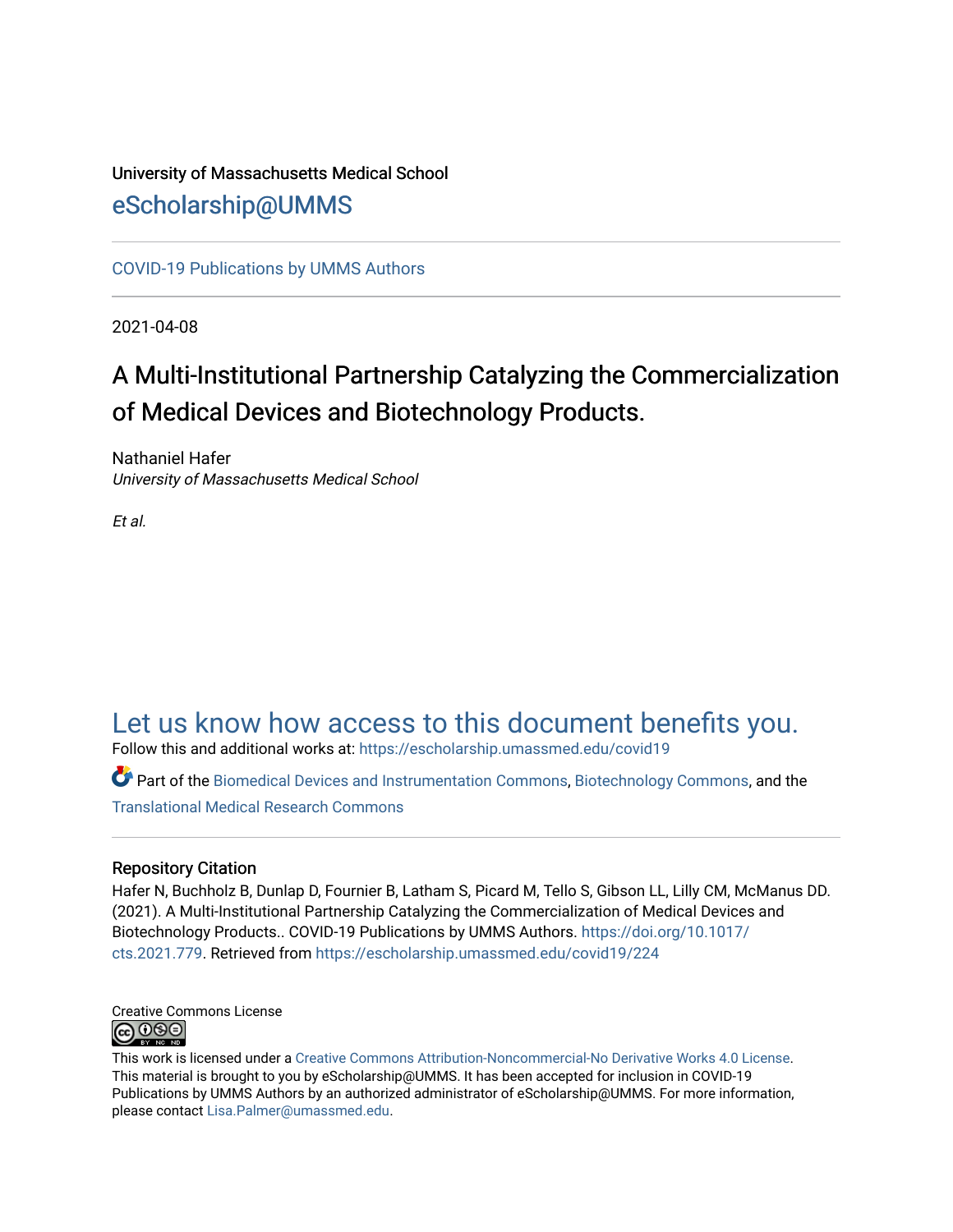This is a "preproof" accepted article for *Journal of Clinical and Translational Science*. This version may be subject to change during the production process. 10.1017/cts.2021.779

**Title:** A Multi-Institutional Partnership Catalyzing the Commercialization of Medical Devices and Biotechnology Products

Authors: Nathaniel Hafer, PhD<sup>1,2,3</sup>, Bryan Buchholz, PhD<sup>2,4</sup>, Denise Dunlap, PhD<sup>2,5</sup>, Brennan Fournier, BS<sup>2</sup>, Scott Latham, PhD<sup>2,5</sup>, Mary Ann Picard, MBA<sup>2</sup>, Steven Tello, EdD <sup>2, 5</sup>, Laura Gibson, MD <sup>6, 7</sup>, Craig M. Lilly, MD <sup>6, 8, 9</sup>, David McManus, MD, MSCI <sup>6, 10</sup>

**Affiliations:** 1) UMass Center for Clinical and Translational Science, 2) Massachusetts Medical Device Development Center, 3) Program in Molecular Medicine, UMass Medical School, 4) Department of Biomedical Engineering, UMass Lowell, 5) Manning School of Business, UMass Lowell, 6) Department of Medicine, UMass Medical School, 7) Department of Pediatrics, UMass Medical School, 8) Department of Anesthesiology and Perioperative Medicine, UMass Medical School, 9) Department of Surgery, UMass Medical School, 10) Department of Population and Quantitative Health Sciences, UMass Medical School

**Name and Address of Corresponding Author:** Nathaniel Hafer,

[nathaniel.hafer@umassmed.edu](mailto:nathaniel.hafer@umassmed.edu) ; 508-856-2511

**Keywords:** Medical Devices, Biotechnology, Entrepreneurship, Innovation, Education

**Conflicts of Interest:** The authors declare no potential financial conflicts of interest.

This is an Open Access article, distributed under the terms of the Creative Commons Attribution-NonCommercial-NoDerivatives licence (http://creativecommons.org/licenses/by-nc-nd/4.0/), which permits non-commercial re-use, distribution, and reproduction in any medium, provided the original work is unaltered and is properly cited. The written permission of Cambridge University Press must be obtained for commercial re-use or in order to create a derivative work.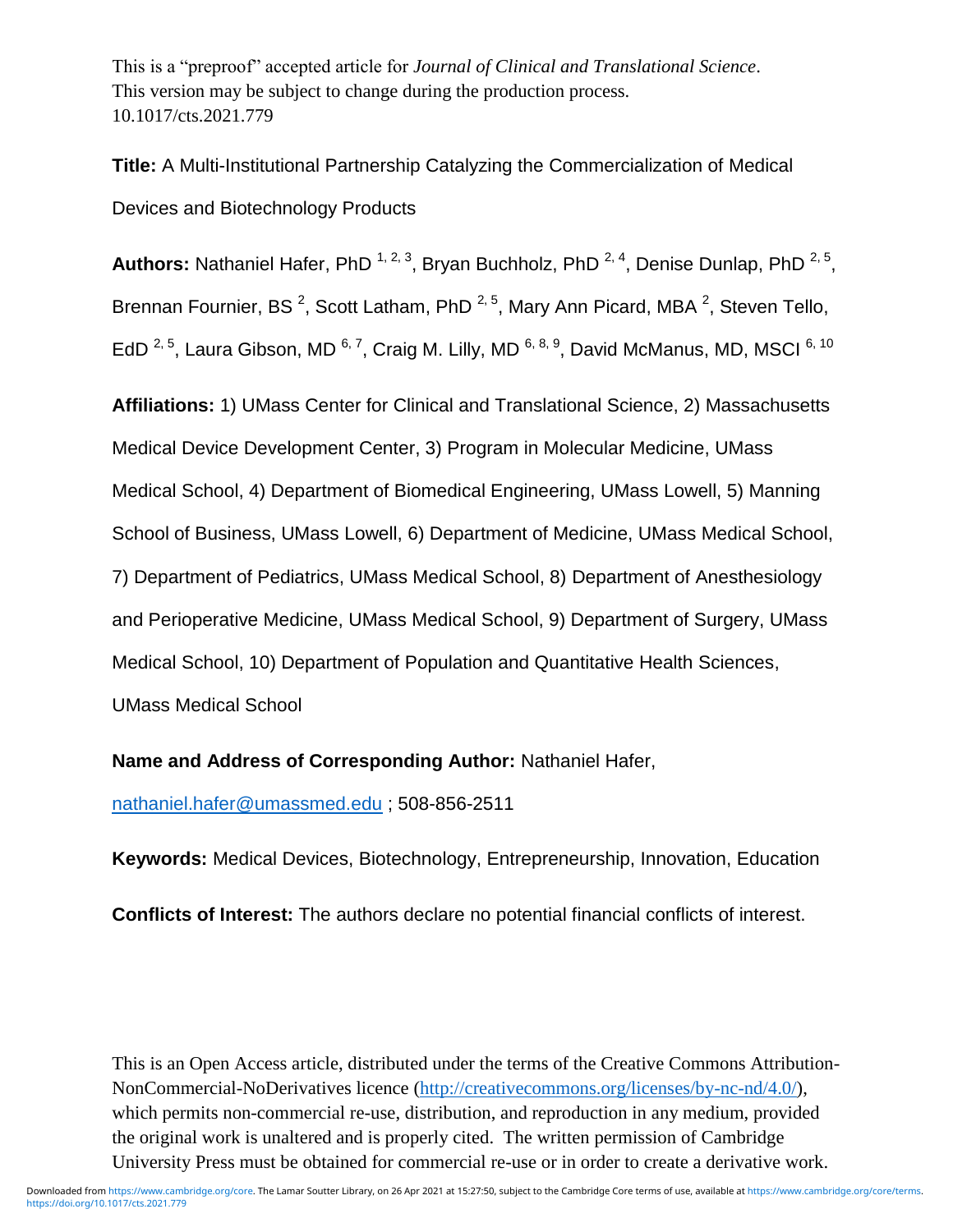#### **Abstract**

The commercialization of medical devices and biotechnology products is characterized by high failure rates and long development lead times particularly among start-up enterprises. To increase the success rate of these high-risk ventures, the University of Massachusetts Lowell (UML) and University of Massachusetts Medical School (UMMS) partnered to create key academic support centers with programs to accelerate entrepreneurship and innovation in this industry. In 2008, UML and UMMS founded the Massachusetts Medical Device Development Center (M2D2), which is a business and technology incubator that provides business planning, product prototyping, laboratory services, access to clinical testing, and ecosystem networking to medical device and biotech startup firms. M2D2 has three physical locations that encompass approximately 40,000 square feet. Recently, M2D2 leveraged these resources to expand into new areas such as health security, point of care technologies for heart, lung, blood, and sleep disorders, and rapid diagnostics to detect SARS-CoV-2. Since its inception, M2D2 has vetted approximately 260 medical device and biotech start-up companies for inclusion in its programs and provided active support to more than 80 firms. This manuscript describes how two UMass campuses leveraged institutional, state, and Federal resources to create a thriving entrepreneurial environment for medical device and biotech companies.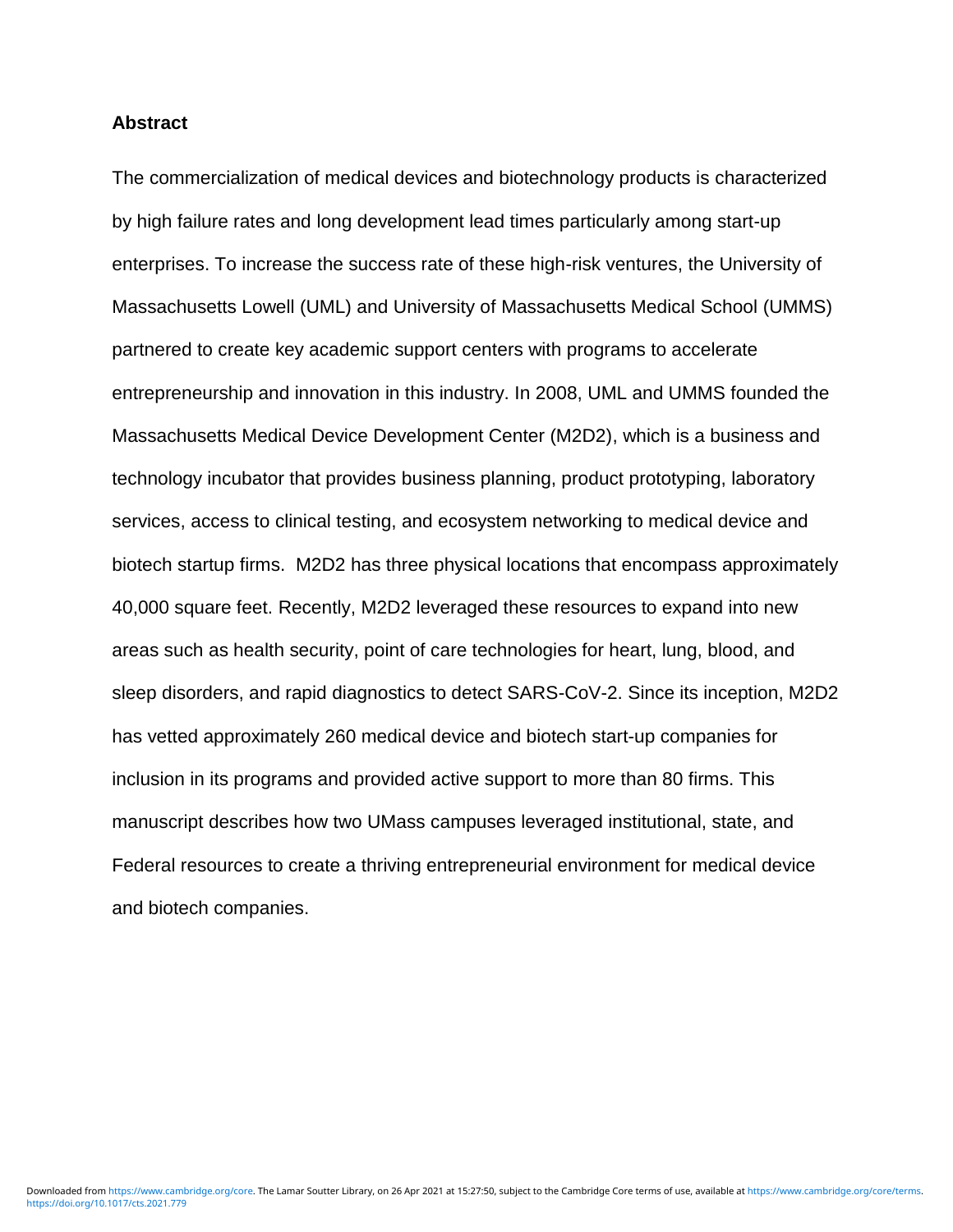#### **Introduction**

The commercialization of innovative biomedical technologies is complex, time and resource intensive, and fraught with high failure rates. The University of Massachusetts Medical School (UMMS) and University of Massachusetts Lowell (UML) have a long-standing partnership to address these challenges and help innovators, especially start-up companies, commercialize their technologies. This manuscript describes the innovative programs that UMMS and UML have jointly developed as a guide to other academic institutions and companies wanting to design, expand and/or improve their entrepreneurial ecosystems.

Biotechnology incubators are designed to help nurture new companies and limit costs related to capital equipment and administrative services. Incubators can operate as for-profit or not-for-profit; some take an equity stake in their resident companies and others do not. Incubators can also be grouped according to their affiliation (or lack of affiliation) with an academic center, local business development effort, or specific type of industry focus (1, 2).

The Massachusetts Medical Device Development center (M2D2) is a technology and business incubator within the medical device and biotech industry. Established in 2008, the mission of M2D2 is to provide a lifeline for the state's emerging medical device companies, offering inventors and executives easy, affordable, and coordinated access to world-class researchers and resources at the UML and UMMS campuses. These efforts help entrepreneurs bridge the product development 'valley of death' – that is the gap between academic research and commercial product launch (3, 4). M2D2 combines the engineering and business expertise of UML faculty with the clinical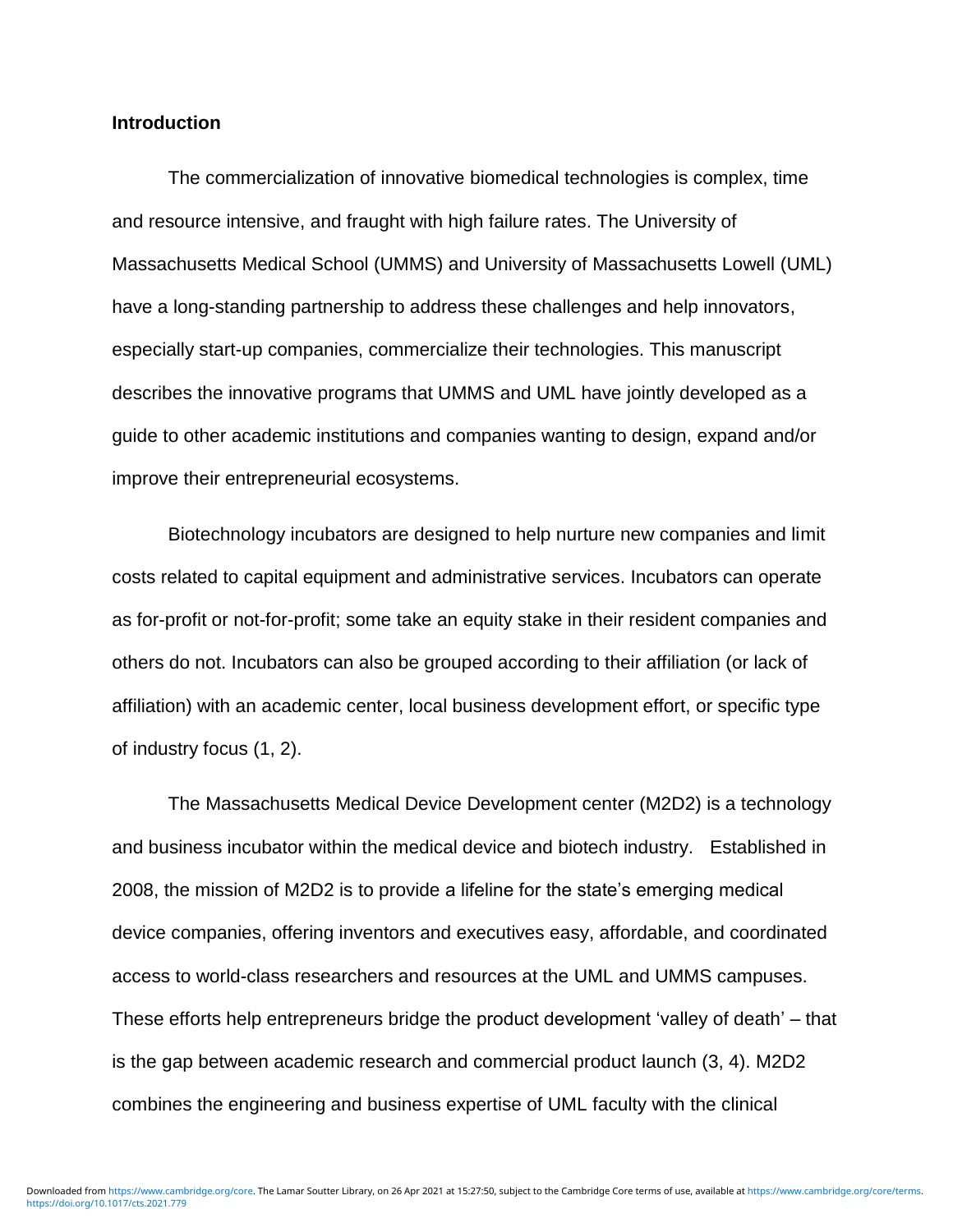expertise of UMMS. Program staff has provided grant writing guidance, business development advice, and new company creation assistance. The center also forges connections to University faculty, students, and core research facilities. Access to physical incubator and office space, prototyping equipment, and clinicians for assistance with clinical studies are additional resources.

Over the past 10 years, M2D2 has helped over 80 start-up companies advance the development of their medical devices and biotech innovations. There are currently 43 companies that rent affordable laboratory space, close to but outside of the Kendall Square area of Boston (i.e., often referred to as the center of the nation's biotechnology industry) and dozens more that are virtual tenants (i.e., they use M2D2 services but have a limited physical presence in the incubator). Due to the success of M2D2's programs, 18 companies have graduated due either to acquisition or to the need to expand beyond the incubator space; only 6 companies have failed to date.

#### **Leadership and Governance**

Since M2D2 is a joint effort it draws from both institutions and leverages their complementary expertise. It is organized as a center within the institutional structure of each campus. UML draws from its strong engineering, science and business tradition, while UMMS brings unparalleled medical expertise. M2D2 has a board of directors, an Executive Board, and an advisory board (Figure 1). The board of directors is made up of leaders from each campus who provide overall leadership, guidance, and financial oversight of the center. The Executive Board meets once every two weeks. At these meetings, the Executive Board discusses operational plans, evaluates the on-going progress of medical device and biotech entrepreneurs, and identifies target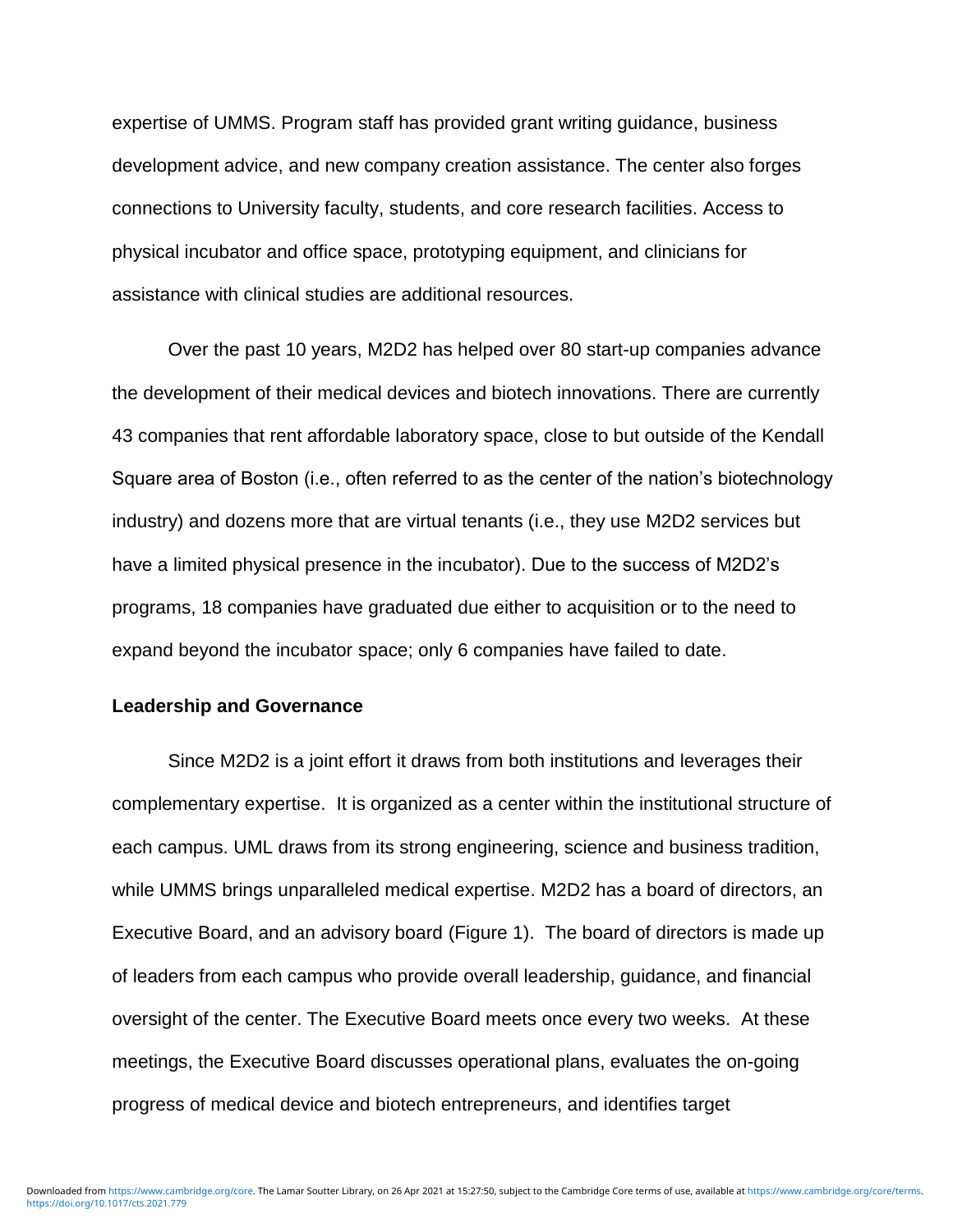organizations. Executive Board members come from both campuses and have expertise in nursing, technology transfer, engineering, business, clinical disciplines, health sciences, environmental health and safety, advancement, and media relations. The advisory board's primary function is to assist with the evaluation of the innovative potential of early-stage ventures. Advisory board members meet on a bi-annual basis to offer their assessment of target companies for investment. This board is made up of senior executives from M2D2 sponsor companies such as Johnson and Johnson, Boston Scientific, and Amgen. Other business sponsors include representatives from the legal, prototyping, manufacturing, and regulatory industries. University sponsors, including the five-campus UMass Center for Clinical and Translational Science (UMCCTS), also sit on this board and provide significant institutional support.

Prospective applicants are accepted into the M2D2 community through the following process. First, the interested company completes an application form and schedules a presentation at a bi-weekly Executive Board meeting. During the meeting the company presents a typical 'business pitch deck', describing the unmet need, the proposed solution, funds raised to date, intellectual property secured, the team and their expertise, and specific ways that the company plans to interact with the incubator. Next the Executive Board votes to accept or reject the applicant based on all these factors. Accepted companies complete a standard lease agreement and lab safety training before moving in. Over the past year occupancy rate across all three sites has averaged between 85-90%. Of the approximately 40 companies in residence in February 2021, 10-15% are UMass spinouts, 30-35% are academic spinouts, and 20-25% were originally based out of state. Companies that are deemed too early to move in receive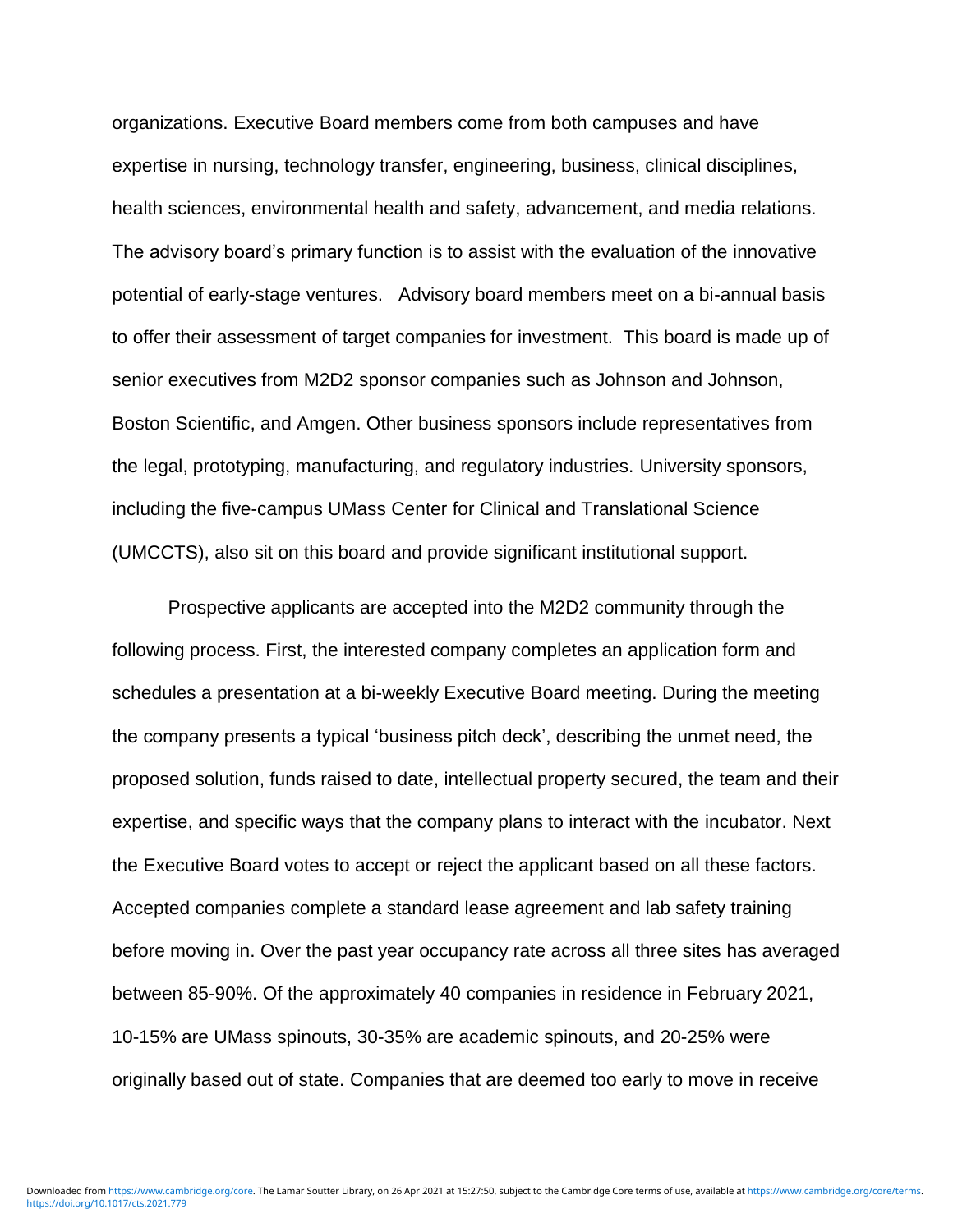individual feedback about their project and remain eligible to participate in all of our educational programming, office hours, networking, and competitions.

#### **Resources and Services**

M2D2 offers various business and technical services intended to increase the probability of early-stage success. M2D2's services broadly fall into one of the following categories: physical space; technical and engineering assistance; clinical and medical assessment, business development assistance; and networking and outreach (Table 1).

#### *Physical Space*

Physical space serves as an anchor for all these activities. In 2011, an initial investment of \$4 million from the Massachusetts Life Sciences Center (MLSC), a state agency, supported the construction of the Wannalancit Mill space in Lowell. This 24,000 square foot project created 6 private laboratories with shared office and conference space. In 2015, UML again partnered with MLSC to develop a second incubator site at 110 Canal Street in Lowell. This \$4 million project created 48 benches in an 11,000 sq ft open concept lab space along with shared office space, shared equipment, BSL2 capabilities, and conference space. Most recently, M2D2 Worcester opened at the University of Massachusetts Medical School. This 1,500 sq ft space includes shared equipment, office, and conference room space along with 10 lab benches in an openconcept laboratory environment. M2D2 has critical lab equipment to support early product development and importantly, as M2D2 increases capacity, it also increases economies of scale related to equipment purchase, use, and maintenance. In the past year, over \$150,000 has been invested in equipment and upgrades. Resident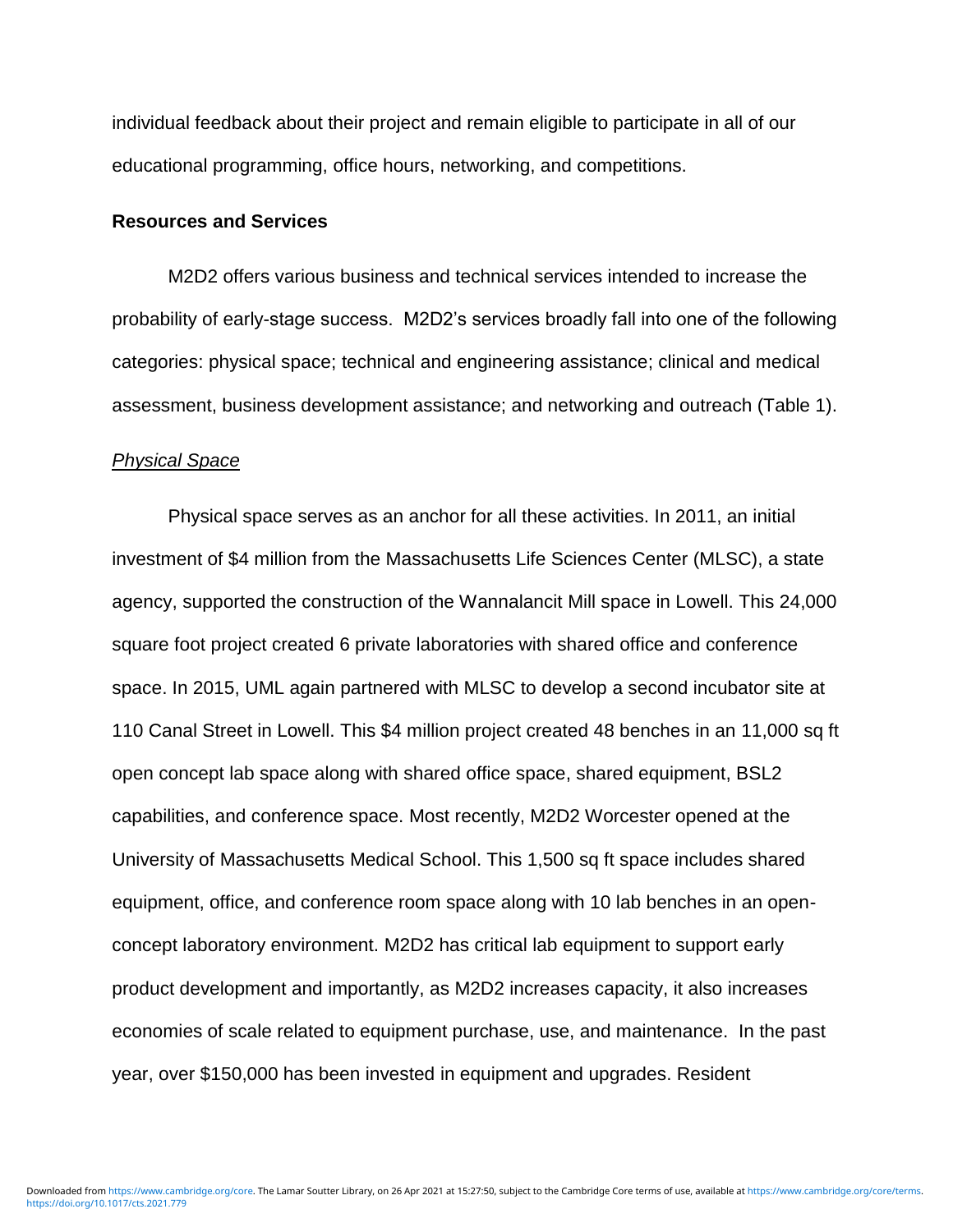companies are polled annually to see what kinds of shared equipment and resources are in demand, and M2D2 leadership acquires new instruments based on these responses. Access to common equipment within the M2D2 space is included as part of rent. Equipment and core resources that are not immediately contained within the lab space can be made available to companies with proper training and regulatory approvals (5, 6). Resident companies receive preferred rates at these cores and also qualify for a state-supported core resource voucher program (7, 8). Biosafety cabinets, environmental rooms, and other resources within the larger UMass environment are also available.

#### *Engagement*

As an incubator operated by a major research university, one of the most valuable services that M2D2 provides are connections to the UMass innovation ecosystem. The diverse representation of Executive Board, which includes leaders of the UMCCTS and campus technology transfer offices, facilities connections to people and resources across UMass. M2D2 staff frequently introduce companies to UMass faculty for clinical insights, engineering expertise, and business advice. M2D2 Executive Board members often make the initial introduction and additional connections are made according to the needs of the company. The vast majority of faculty are very willing to meet with these startups. Faculty have expressed interest in learning about emerging trends/technology and are motivated to help early-stage entrepreneurs. Interactions can be relatively brief and informal or develop into multi-year sponsored research programs. UMass students are another major resource for M2D2 companies. In collaboration with the Massachusetts Life Sciences Center (MLSC) Internship Challenge (9), companies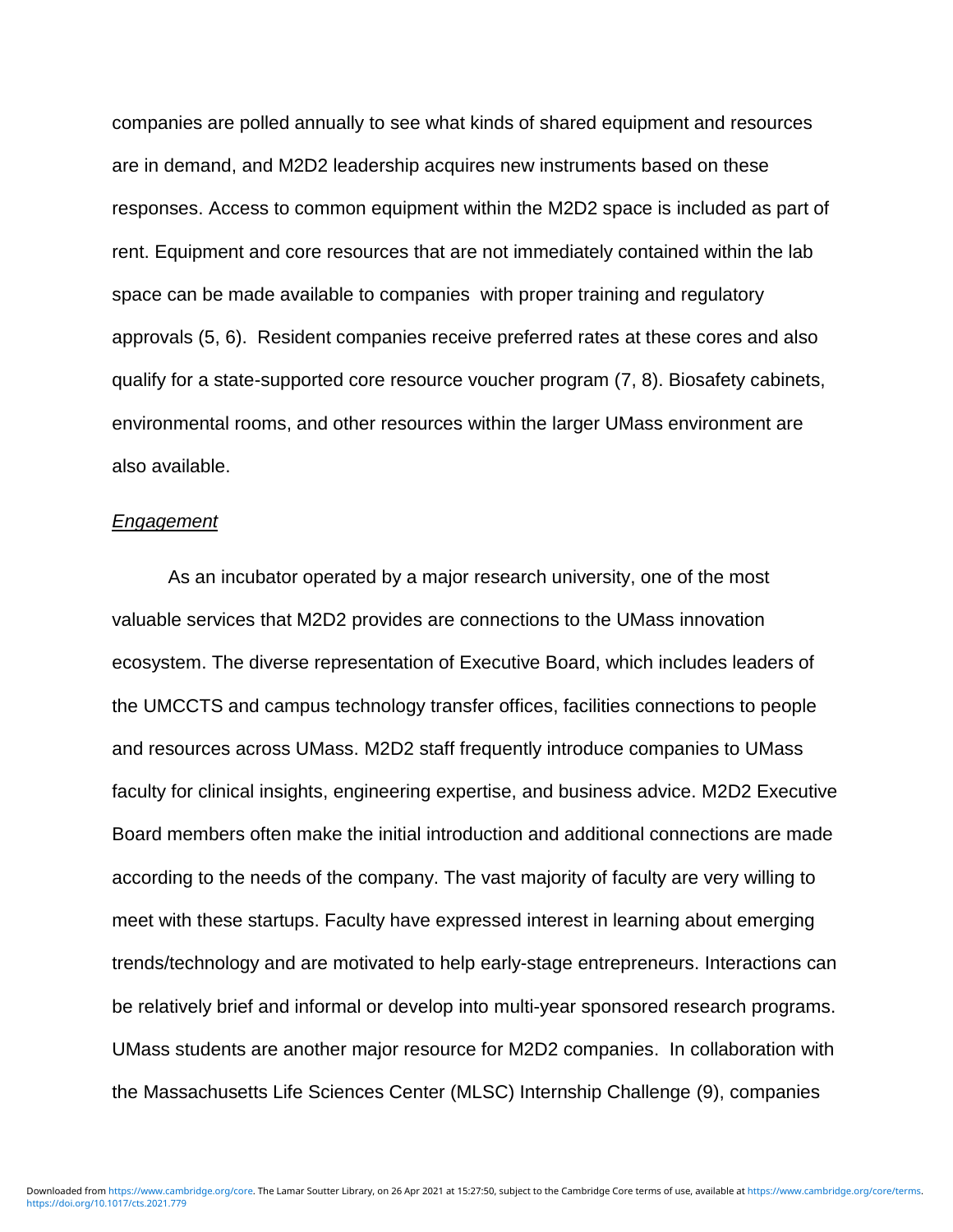gain access to students eager for real-world experience. At the end of the internship, the state MLSC program reimburses the company for the cost of the student's stipend. Overall, M2D2 has placed over 120 students in our client companies and over 30 have developed into valued part- or full-time employees.

#### *Industry Partners*

Industry sponsors are an essential element of the entrepreneurial environment. In addition to providing financial support to M2D2 operations, sponsors support emerging companies through access to experienced entrepreneurs and large company expertise in deal-making, key technologies, product development, and commercialization. Some support comes in the form of educational programming through symposia and workshops. Programming is developed collaboratively between M2D2 leadership and industry sponsors based on feedback and survey responses from our membership. In 2020, M2D2 hosted 26 events with 1,870 attendees on topics including fund raising, mergers and acquisitions, intellectual property, and employment law. Additionally, 71 office hour sessions were held between sponsors and 387 resident attendees. Informal networking at events and through office hours are other ways new innovators learn valuable lessons about starting successful companies. Industry sponsors frequently remark that residents are highly motivated and responsive to input. These educational interactions often lead to long term business relationships that benefit both the mentor and mentee.

#### *Funding and Networking*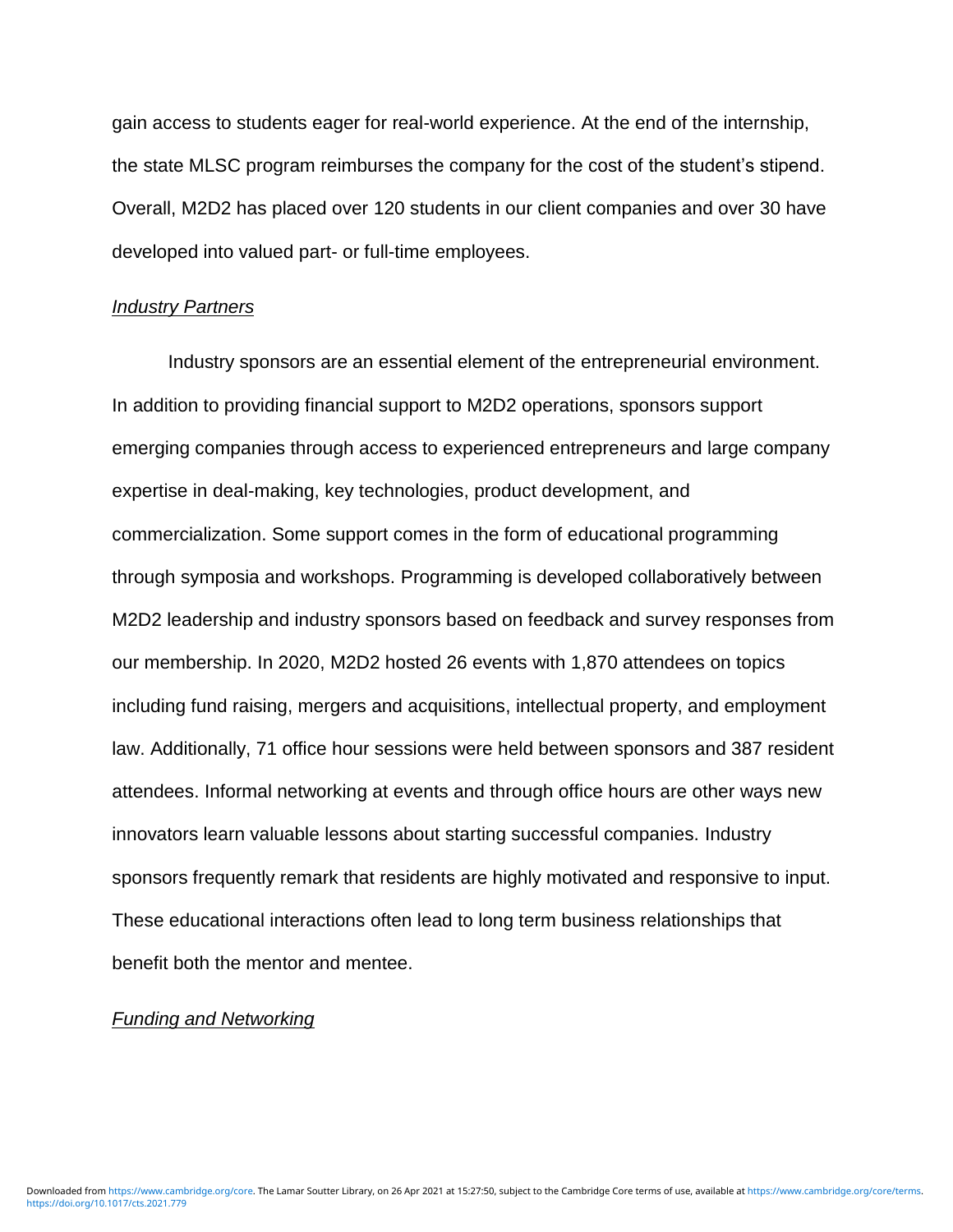Annual pitch events are another way M2D2 partners with industry sponsors to provide startups the exposure and access to capital that is critical to bring technologies to market. M2D2's signature event is the "M2D2 \$200K Challenge", an annual competition designed to identify and reward up-and-coming companies in the medical device and biotechnology industries. Each year entrepreneurs are invited to pitch their technologies to a panel of experts selected from our industry sponsors. The competition has grown from 15 local applicants in 2012 to over 200 applicants from around the world in 2020. After an initial round of reviews conducted by the M2D2 Executive Board, selected finalists present their technology at a pitch and networking event to win a share of \$200,000 of sponsor-provided, in-kind services. These services include laboratory space along with engineering, product development, legal, regulatory, clinical, and business services.

Another pitch event is the "Barracuda Bowl", a panel-style event modeled after a popular television show. Several entrepreneurs pitch their venture to a panel of investors and face questions regarding their technology, current stage of development, and financial projections. Over the past six years, 40 different entrepreneurs have presented their technologies to 42 investors in front of over 800 attendees.

These events have grown in popularity through a combination of factors: company word of mouth; advertising in trade publications and meetings; outreach via M2D2 sponsor and funding networks (see below); and partnerships with international business organizations. M2D2 works closely with the UMass tech transfer office on each campus to identify and nurture technologies that may be a good fit for the incubator. Members of the tech transfer office participate on the Executive Board. M2D2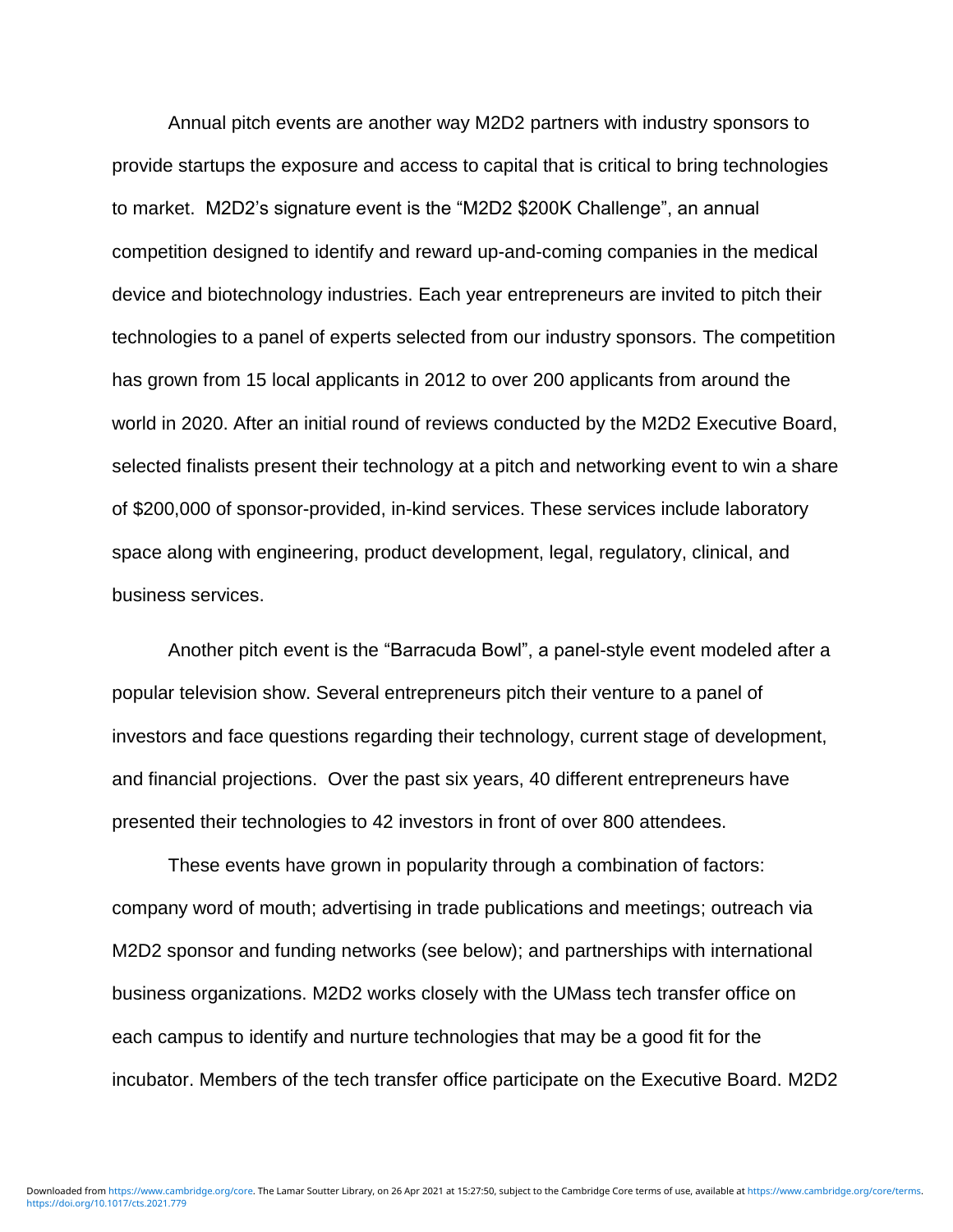does not take an equity stake in any company nor does it make any claim on IP developed in our facilities.

#### **Federally-supported Research Centers**

Over the first 10 years of its' existence M2D2 developed through the hard work of the founding directors, board members, institutional champions on each campus including the UMCCTS, and significant support from state and internal resources. As the program has matured and demonstrated value to start-ups and established companies, several Federally-funded, peer reviewed centers have been established.

#### *CAPCaT*

In 2018, UMMS and UML received a 5-year, \$7.9 million award from the National Institutes of Health (NIH) to establish the Center for Advancing Point of Care Technologies (CAPCaT) in heart, lung, blood, and sleep disorders. CAPCaT is one of five centers developing a pipeline of technologies with commercialization potential called the Point of Care Technology Research Network (POCTRN) (10). Innovations aim to help patients with these health concerns better manage their well-being wherever they are, seeking to reduce in-patient hospital stays and improve quality of life. While a major function of CAPCaT is to solicit and fund pilot projects, awardees are considered M2D2 resident companies and are therefore eligible to receive all the services and resources described above (Figure 2). In addition, these innovators receive added benefits such as participation in our annual innovator showcase, the Biotech East program, and the I-Corps short course.

The innovator showcase event is designed to introduce our pilot grant awardees to potential large strategic investors and additional funding opportunities. Further, the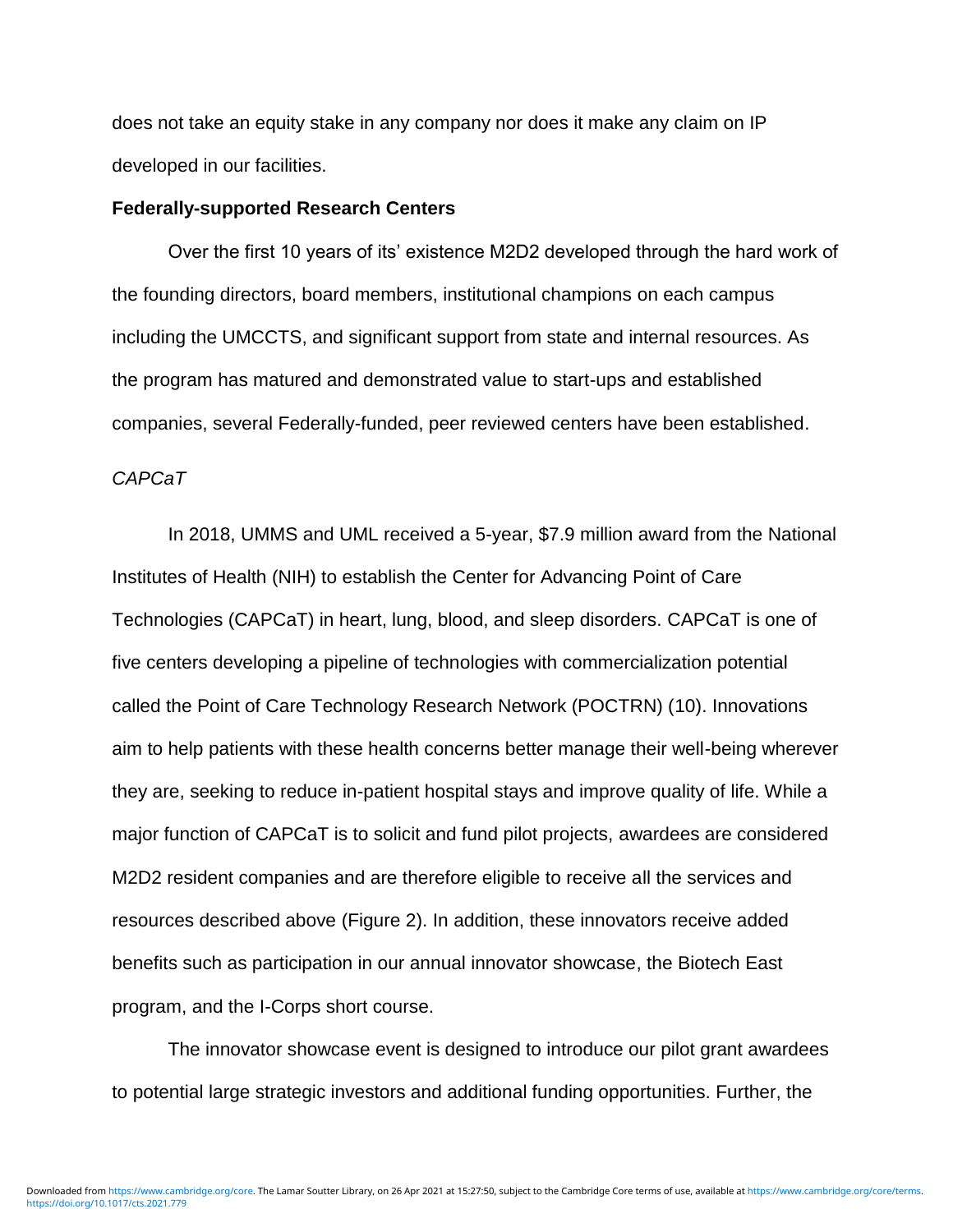event is offered to the public to provide exposure to the awardees and to allow attendees, made up mainly of entrepreneurs, to learn directly from experts about best practices when seeking large strategic investments. Representatives from the NIH's small business programs are also included to share information about funding opportunities and best practices for Small Business Innovation Research (SBIR) and Small Business Technology Transfer (STTR) applications. Our first event was held virtually in June 2020 due to the COVID-19 pandemic. Over 300 participants registered from 32 states and 7 countries. Sponsors included MPR Associates, Johnson & Johnson, Siemens Healthineers, Philips Ventures, Boston Scientific, Amgen Ventures, and NIH.

The Biotech East program was founded in 2017 and is a joint collaboration between UML, the American Society of Cell Biology (ASCB) and Keck Graduate Institute (KGI) of the Claremont Colleges. The Biotech East program builds on the model developed in 2014 at KGI. The program offers a week-long, hands-on course to help U.S. and international advanced graduate students, PhD. students, and postdoctoral fellows transition to careers in biotech, medtech, or pharma (11). Programming teaches students the business side of science, professional development, networking skills, and interdisciplinary skills through MBA-style cases, keynote speakers, panels, and a team project. M2D2/CAPCaT is featured prominently in lectures, panels, and tours throughout the program, which draws students from top universities, such as the Massachusetts Institute of Technology, Harvard, Yale University, the University of Pennsylvania, and the University of Michigan. The program has gained an international reputation with students traveling from as far as Australia,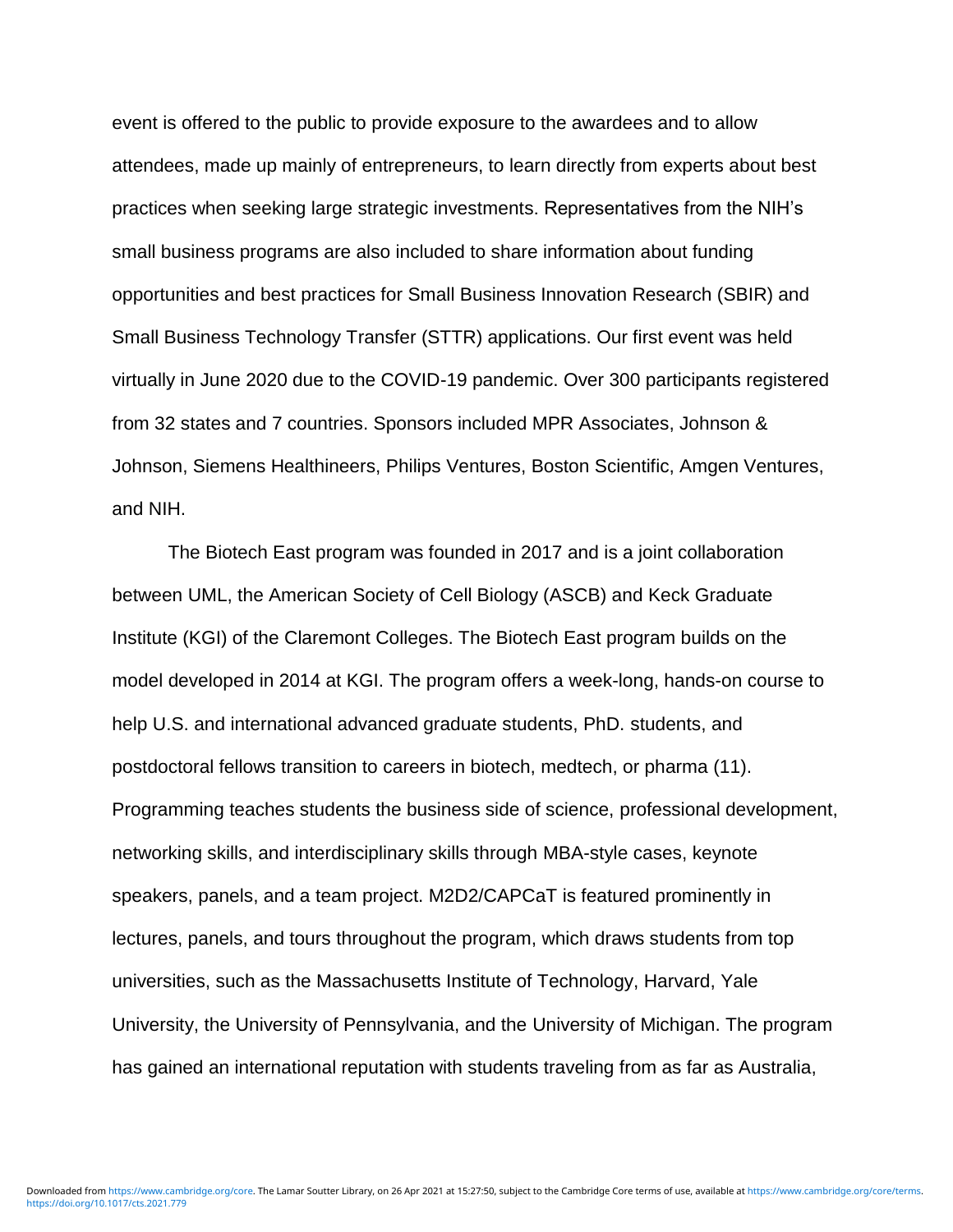Brazil, Austria, Israel, and India to attend the program. Currently, nearly 70% of attendees that have attended the program have gone onto non-academic careers in industry, regulatory affairs, or tech transfer firms.

The I-Corps short course program, a joint CAPCaT/UMass Center for Clinical and Translational Science (UMCCTS) initiative, is designed to support the commercialization of biomedical research by providing training in state of-the-art methods and strategic guidance to faculty, staff, and students during the early phases of technology development (12). The canonical I-Corps course offered by the NSF and NIH is intense, requiring 30+ hours of work per week for 7-8 weeks (13-15). Many small companies and academic inventors cannot afford that time commitment, especially in the early stages of development. CAPCaT leadership, along with colleagues at 8 other CTSA sites, are teaching an I-Corps short course curriculum specifically targeting medical product innovations, including point of care technologies. We plan to develop, evaluate, and disseminate a point of care technology module for the short course. The goal of this short course is to prepare participants to focus their R&D efforts beyond the laboratory, broaden the impact of their efforts, and enhance their capability to translate discoveries into commercially successful products that improve human health. A key element is to ensure that participants understand the patient care process – e.g., how innovations impact the current health care delivery model, how mobile devices create communication and POC monitoring opportunities, and how to distinguish product users from beneficiaries and purchasers. The I-Corps program is offered annually for CAPCaT awardees, and all are expected to take this training as part of their award. Teams that achieve milestones and are chosen for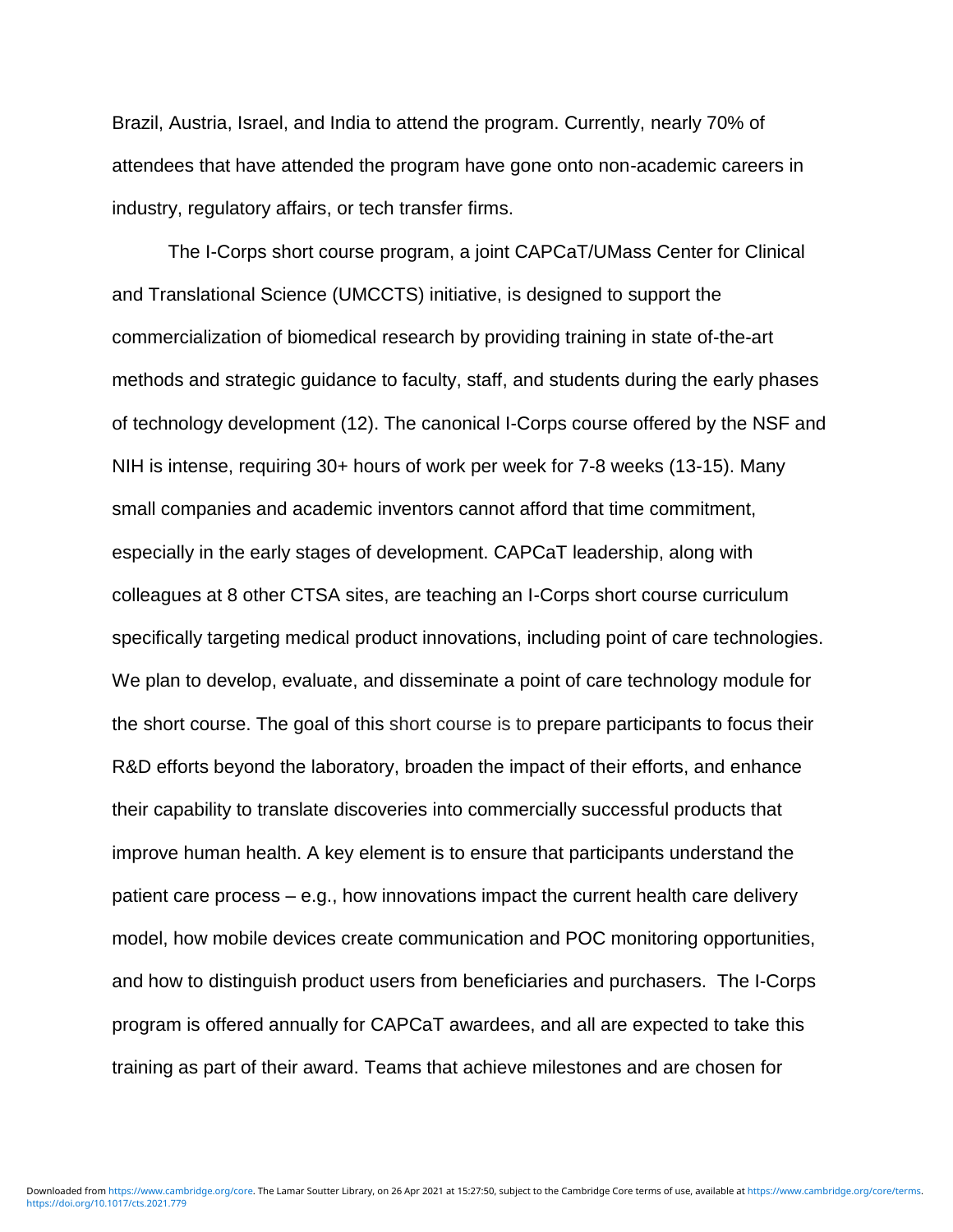further development will be encouraged to attend the full NSF/NIH I-Corps program offered at the regional or national level.

#### *RADx*

In response to the COVID-19 pandemic the NIH established the Rapid Acceleration of Diagnostics (RADx) initiative to speed innovation in the development, commercialization, and implementation of technologies to detect SARS-CoV-2 nucleic acid and antigen, with the goal of making millions of tests per week available to Americans. RADx is a nationwide call for start-ups, established companies, and academic scientists to bring forth their novel, innovative ideas for new coronavirus testing methods. Those selected received funding and wrap-around services to move the approaches and strategies forward. As a member of POCTRN, UML and UMMS were selected by NIH leadership to play a key role in this effort. These activities were generally divided along the historical strengths of each campus. UML worked with 9 RADx applicant companies to conduct preclinical stage experiments such as limit of detection studies, feasibility studies to achieve Emergency Use Authorization (EUA), system performance studies, cross-reactivity and analytical specificity studies, and to provide usability feedback. Clinical research activities included a biorepository and studies of device usability, feasibility, and comfort. UMMS was selected to lead the clinical studies core - providing expertise in study design, management, data analysis, regulatory affairs, and logistics. Within two months of funding the clinical studies core opened their first study; within another four months the program had opened five multisite studies and enrolled over 1,000 participants. In all cases UMass resources were provided to innovators as an additional service to their RADx awards. We predict that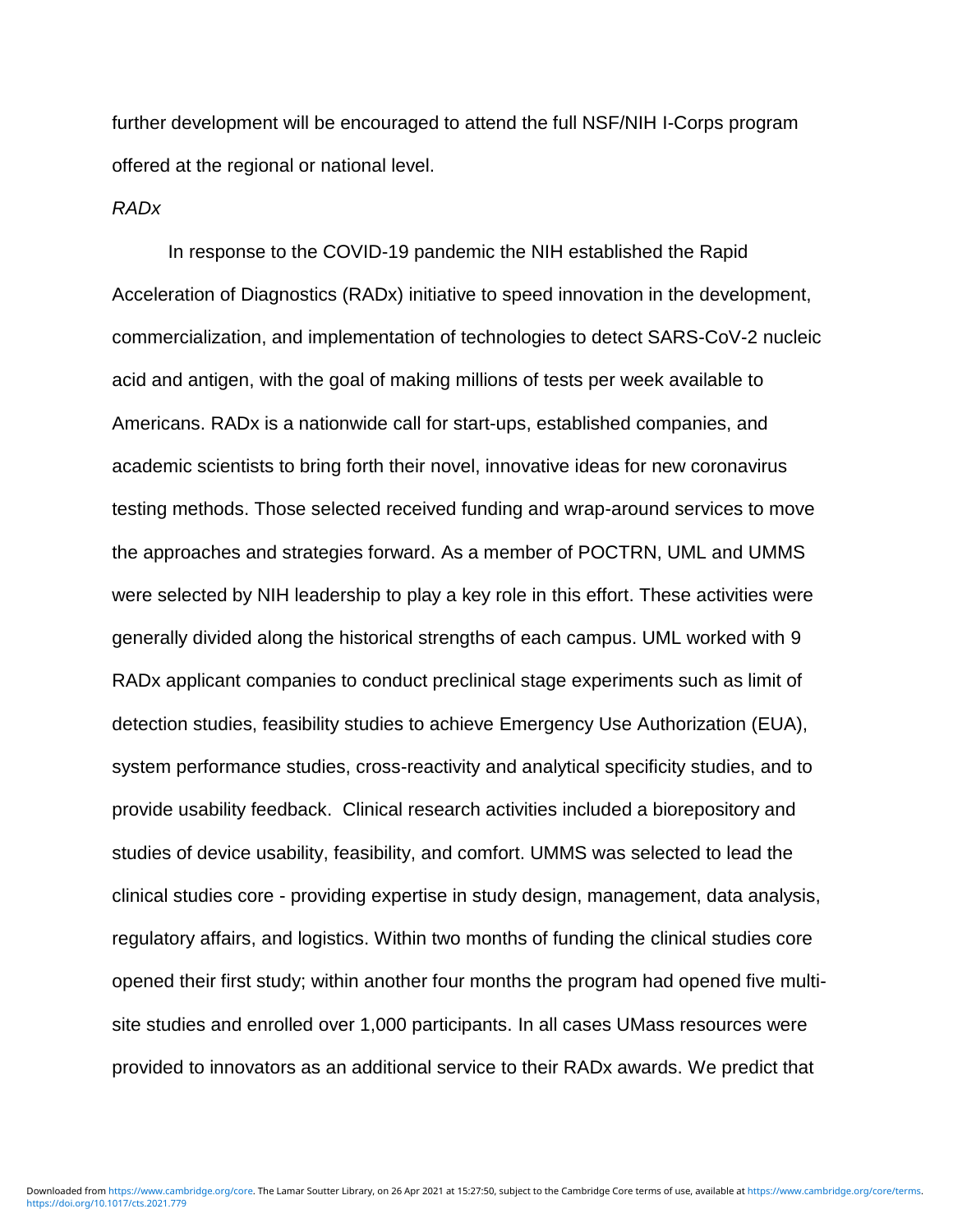without these services, many small companies that participated in the RADx program would have had their project timelines delayed by the regulatory, preclinical, and clinical development process barriers that we identified and resolved.

#### *BARDA DRIVe*

The Biomedical Advanced Research and Development Authority (BARDA) is an office within the Department of Health and Human Services responsible for the procurement and development of medical countermeasures. M2D2 received a 5-year, \$500,000 award from BARDA's Division of Research, Innovation, and Ventures to scout innovative solutions looking to solve our nation's greatest healthcare problems and aid in development process of more efficient medical countermeasures (16).

M2D2 is one of thirteen incubators / accelerators that was chosen to be part of BARDA DRIVe's National Accelerator Network. As the only New-England based accelerator program chosen for this initiative, M2D2 has been instrumental in connecting promising health security solutions from the Boston innovation ecosystem to crucial resources needed to advance their medical technology. In 2020, M2D2 hosted several programs such as: how to advance innovation in the health security space; how to get a startup technology into large hospital systems; and how to generate exposure for healthcare solutions looking to solve unmet clinical needs and improve health worldwide. These programs reached over 750 people, showcased 9 promising innovations, and were seen in 14 countries. M2D2 has connected over 100 startups to BARDA's resources, provided 7 companies with wrap-around support services, and facilitated over 11 market research calls with BARDA leadership. Areas of focus have included COVID-19, sepsis, bioterrorism, artificial intelligence, early notification of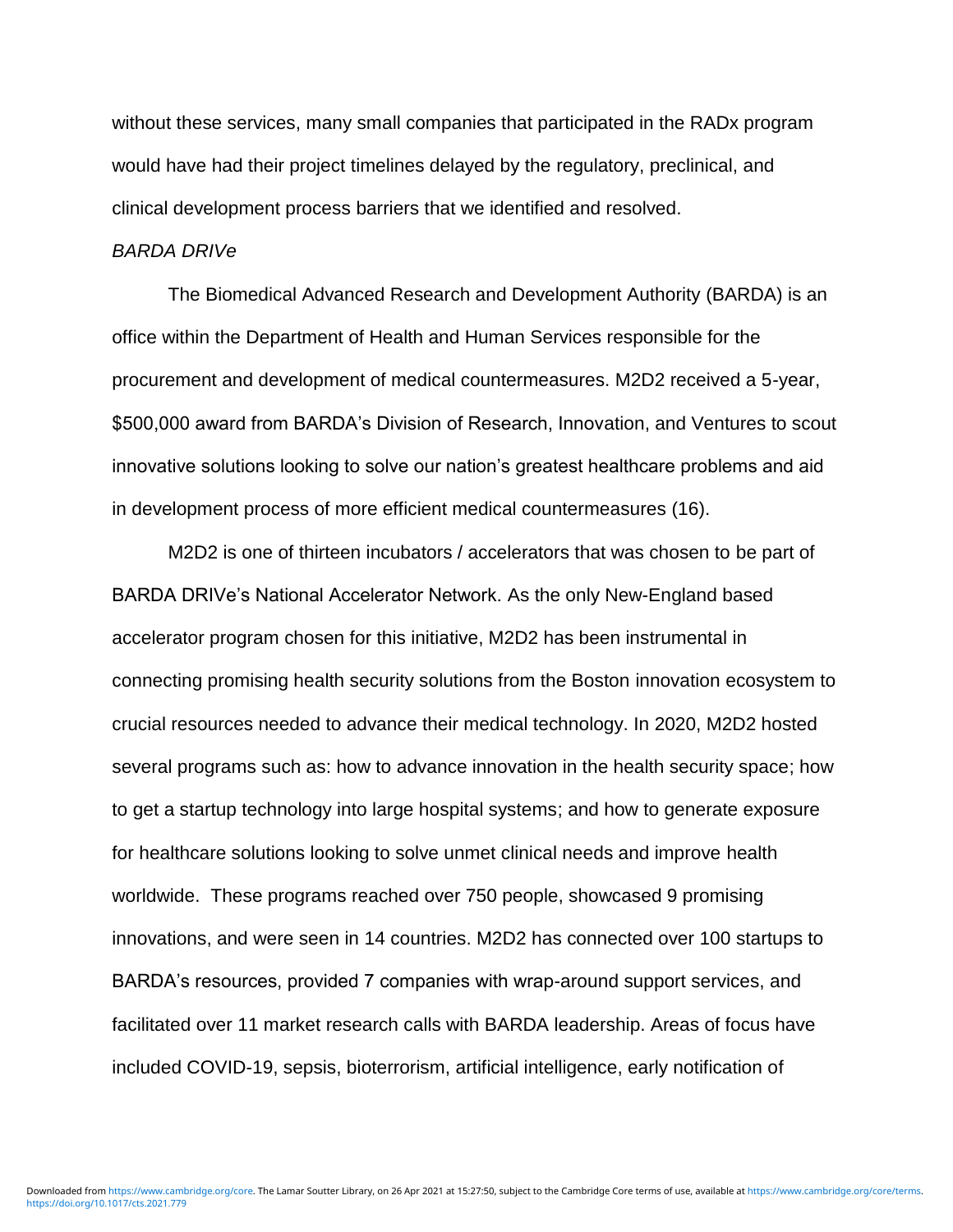diseases, and patient tracking and monitoring tools. M2D2 supports entrepreneurs in this space by providing our incubator resources, office hours, mentorship, and business development services to prospective and current BARDA DRIVe portfolio companies.

#### **Conclusions**

M2D2 has created a thriving entrepreneurial environment for medical device and biotechnology companies that want to commercialize their innovative products with support of a non-profit, academic partner. While early on M2D2 solely relied on support from the state, the UMass system, and industry partners, it has achieved a point of financial self-sufficiency and stability. A key lesson was to focus on a specific sectormedical devices- early on and gradually expand into other sectors. M2D2's metrics of success are similar to other incubators: number of startups in residence; number and trend of graduates, scale ups, and failures; new job creation; financial support and sponsorship from partners; and the number of UMass faculty and students engaged. M2D2's success can be attributed to several factors: strong system and state support; diligent oversight and management of resources; dedicated faculty, staff, and partners; careful and deliberate growth; and committed external partners. As M2D2 and the rest of the world eagerly awaits the end of the COVID-19 pandemic, all involved continue to work diligently to ensure that innovation and entrepreneurship continue to thrive in this challenging environment. Currently, M2D2 is finalizing a strategic plan that was developed with internal and external stakeholders. This plan will incorporate emerging health trends that provide unprecedented opportunities for medical device and biotech developers in the coming years including remote monitoring, virtual medicine, and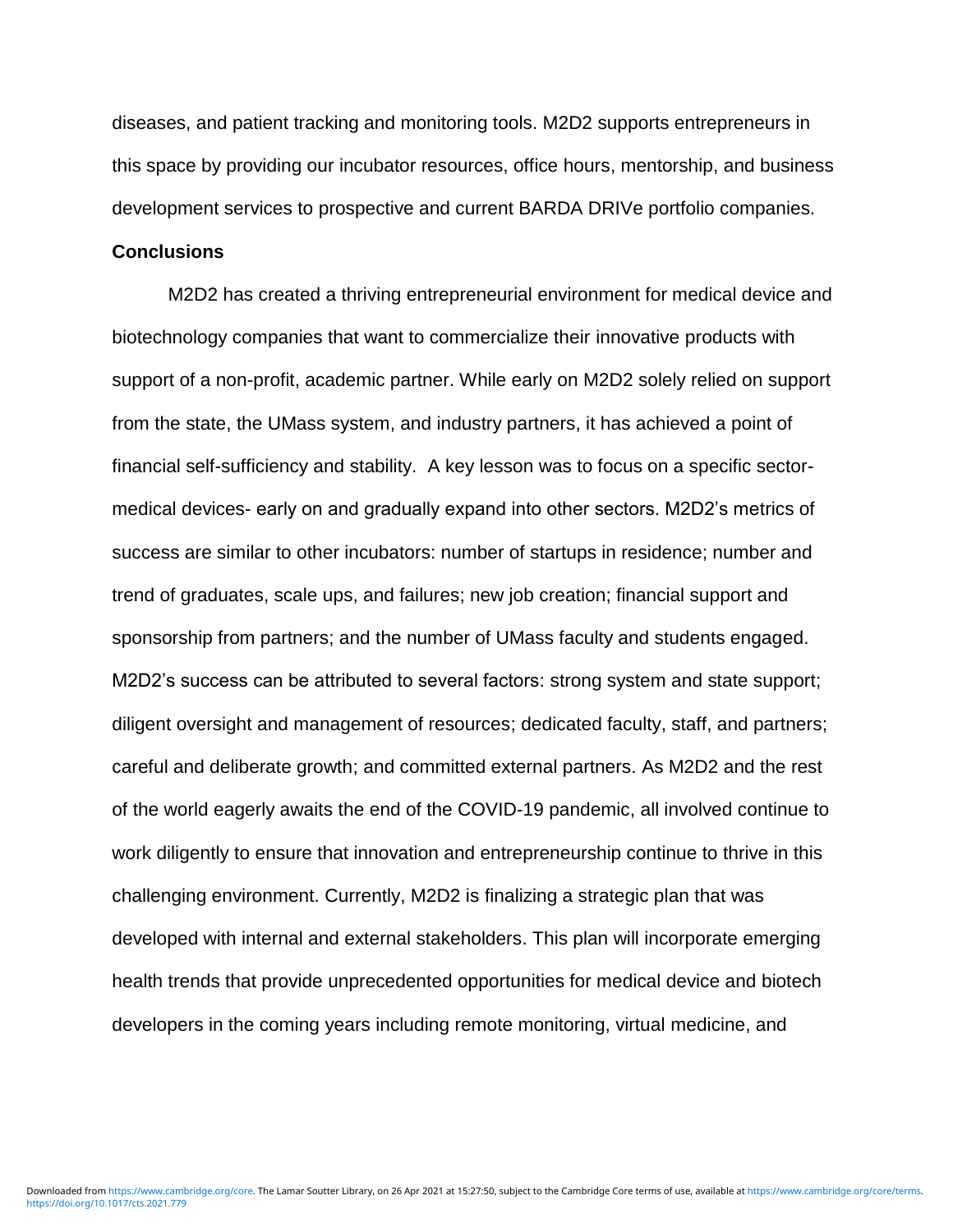digital health. This joint collaboration between UML and UMMS serves as a robust example of a high performing, university innovative ecosystem.

**Acknowledgements:** Research reported in this publication was supported by the National Heart, Lung, and Blood Institute and National Center for Complementary and Integrative Health (U54HL143541), and National Center for Advancing Translational Sciences (UL1TR001453) of the National Institutes of Health. Additional support was provided by the Biomedical Advanced Research and Development Authority under award number IDSEP180042-01-01. The content is solely the responsibility of the authors and does not necessarily represent the official views of the NIH or HHS.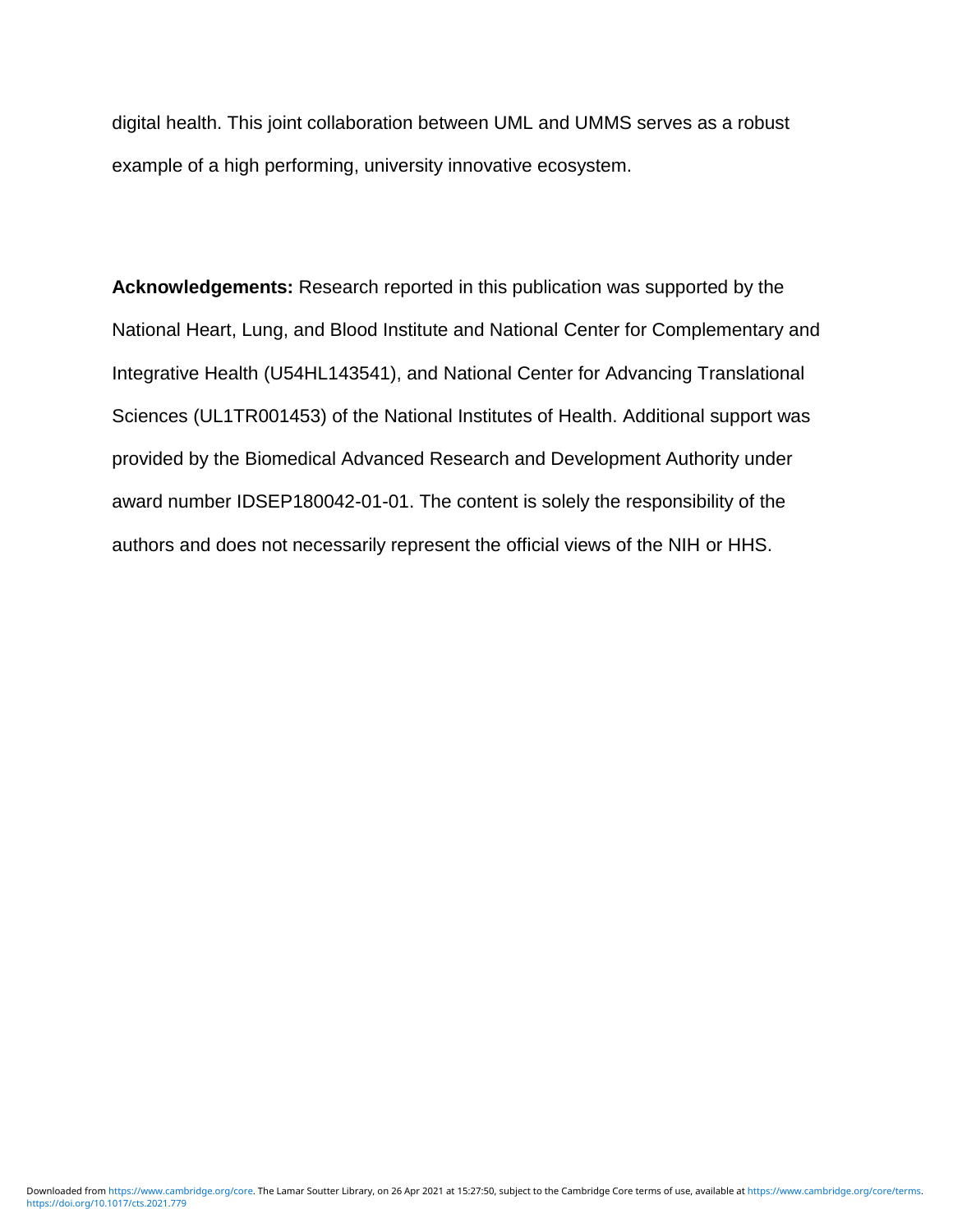## M2D2 Organizational Structure and Key Roles

| Name       | <b>Board of Directors</b>                                | <b>Executive Board</b>                                                  | <b>Advisory Board</b>                                                |
|------------|----------------------------------------------------------|-------------------------------------------------------------------------|----------------------------------------------------------------------|
| Membership | Institutional Leadership                                 | Faculty and Staff                                                       | Industry, Government, and<br>Institutional Sponsors                  |
| Roles      | Overall leadership, guidance,<br>and financial oversight | Operations, evaluation of<br>projects, identify growth<br>opportunities | Review overall center<br>progress and provide<br>strategic direction |

**Figure 1.** The Massachusetts Medical Device Development center (M2D2) is led by three different boards: a Board of Directors, an Executive Board, and an Advisory Board.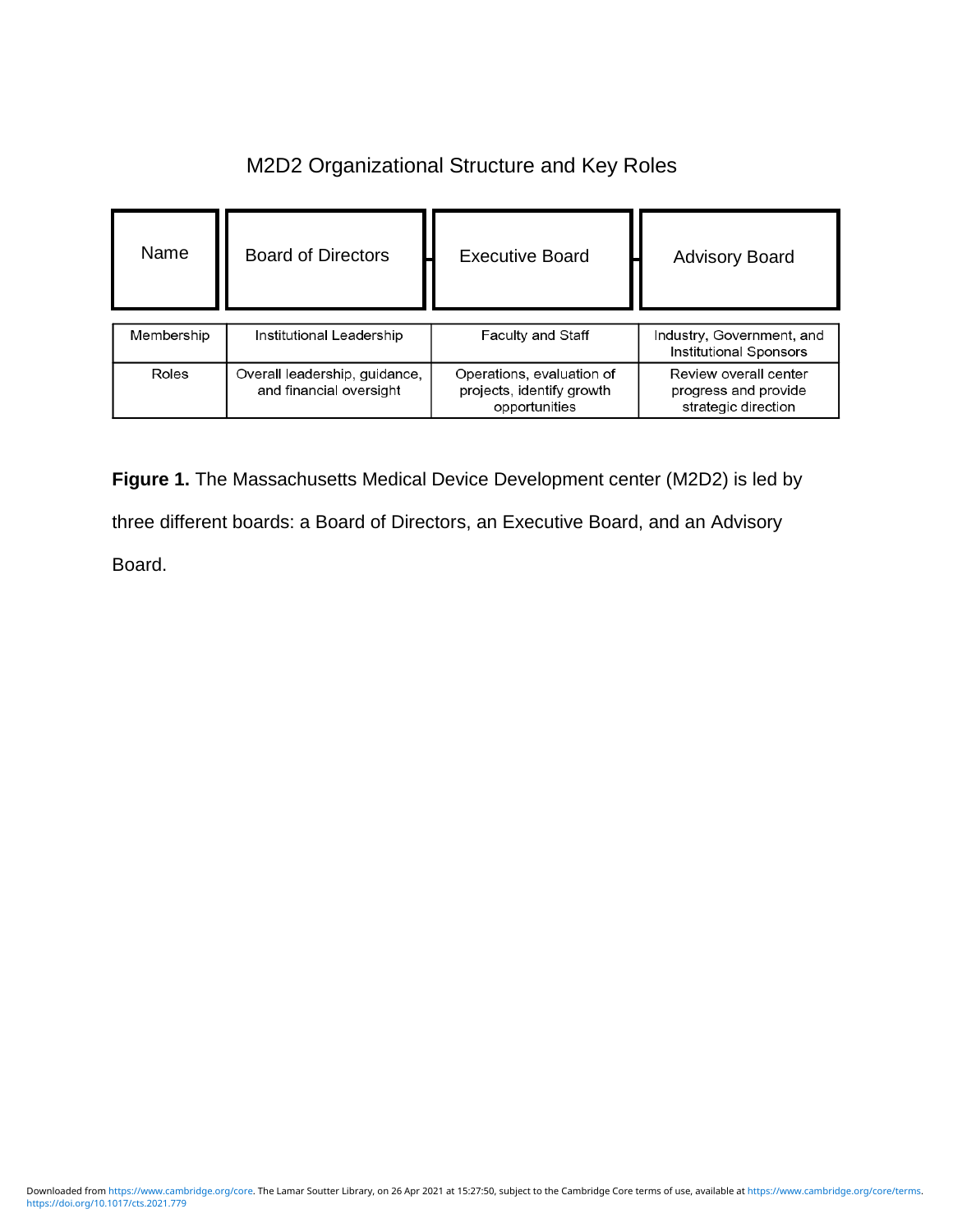| <b>Type of Assistance</b>   | <b>Examples</b>                                          |  |  |
|-----------------------------|----------------------------------------------------------|--|--|
| Physical space              | Wet lab space                                            |  |  |
|                             | Core resources                                           |  |  |
|                             | Office and shared space                                  |  |  |
| Technical and engineering   | Materials selection                                      |  |  |
| assessment                  | Product design and prototyping                           |  |  |
|                             | Product manufacturing including injection                |  |  |
|                             | molding, extrusion, blow molding, and material           |  |  |
|                             | testing                                                  |  |  |
|                             | Friction characterization, failure analysis,             |  |  |
|                             | advanced materials characterization, and                 |  |  |
|                             | occupational biomechanics                                |  |  |
| Clinical and medical        | Expert review and feedback in areas such as<br>$\bullet$ |  |  |
| assessment                  | cardiology, orthopedics, surgery, diabetes               |  |  |
|                             | Access to patient populations                            |  |  |
|                             | <b>Regulatory support</b>                                |  |  |
| <b>Business development</b> | Business plan development<br>$\bullet$                   |  |  |
|                             | Feasibility and business scan development                |  |  |
|                             | Marketing plan development<br>$\bullet$                  |  |  |
|                             | Partner identification                                   |  |  |
| Networking and outreach     | <b>Educational programs</b><br>$\bullet$                 |  |  |
|                             | Mentoring                                                |  |  |
|                             | Pitch events and networking with banks, angel            |  |  |
|                             | investors, venture capitalists, and industry             |  |  |
|                             | partners                                                 |  |  |

**Table 1.** Massachusetts Medical Device Development center (M2D2) resources are

grouped into five broad areas of support. Resident companies pay rent or membership

fees to access these resources.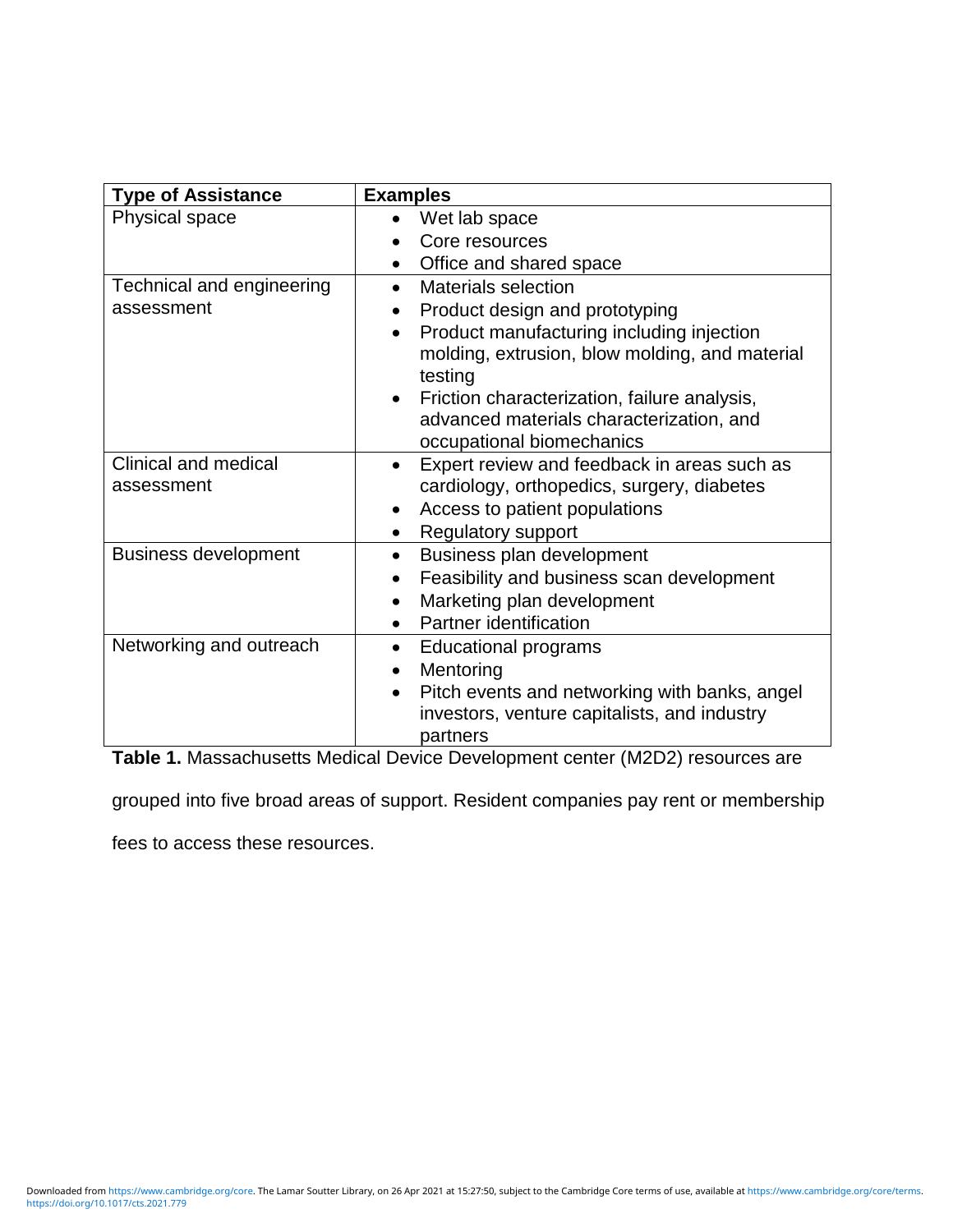

**Putting the Pieces Together** 

**Figure 2.** CAPCaT Resources. The Center for Advancing Point of Care Technologies (CAPCaT) in Heart, Lung, Blood, and Sleep Disorders combines the expertise of the Massachusetts Medical Device Development center (M2D2) with National Institutes of Health (NIH) resources to accelerate the commercialization of point of care technologies.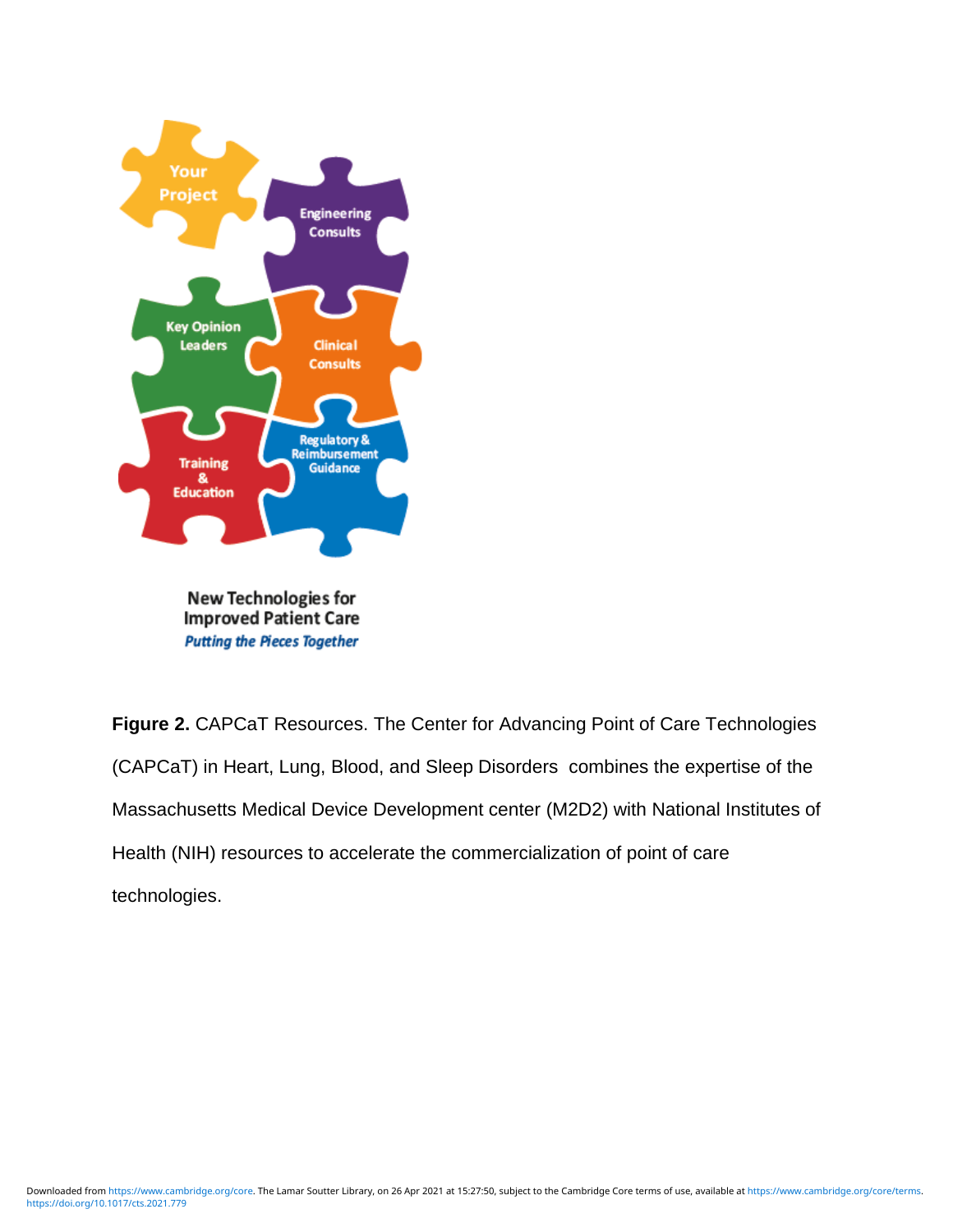#### **References**

1. The Business Model of Biotechnology Incubators. Nature Biotechnology | Trade Secrets blog [Internet], May 13, 2011 [cited Mar. 15, 2021].

(http://blogs.nature.com/tradesecrets/2011/05/13/the-business-model-of-biotechnologyincubators)

2. Incubator vs Accelerator: What's the difference? University Lab Partners blog [Internet], 2019 [cited March 15, 2021].

(https://www.universitylabpartners.org/blog/incubator-vs-accelerator-whats-thedifference)

3. Massachusetts Medical Device Development Center and Biotech Incubator.

[Internet], 2021 [cited Jan 29, 2021]. [\(https://www.uml.edu/research/m2d2/\)](https://www.uml.edu/research/m2d2/)

4. **Hafer N, McManus D, Picard M, et al.** M2D2: a successful model catalyzing medical device innovation and development. *Tech Connect Briefs*. 2019 June; 409-

411. ISBN: 978-0-9988782-8-7

5. UMass Research Core Facilities. [Internet], 2021, [cited Jan 29, 2021].

[\(https://www.umassmed.edu/research/cores/\)](https://www.umassmed.edu/research/cores/)

6. Core Research Facilities. [Internet], 2021, [cited Jan 29, 2021].

[\(https://www.uml.edu/research/crf/\)](https://www.uml.edu/research/crf/)

7. UMass Core Facilities Voucher Program. [Internet], 2021, [cited Jan 29, 2021].

[\(https://www.umassmed.edu/research/voucher-program/\)](https://www.umassmed.edu/research/voucher-program/)

8. Massachusetts Innovation Voucher Program. [Internet], 2021, [cited Jan 29, 2021]. (https://www.uml.edu/research/crf/state-voucher-program.aspx).